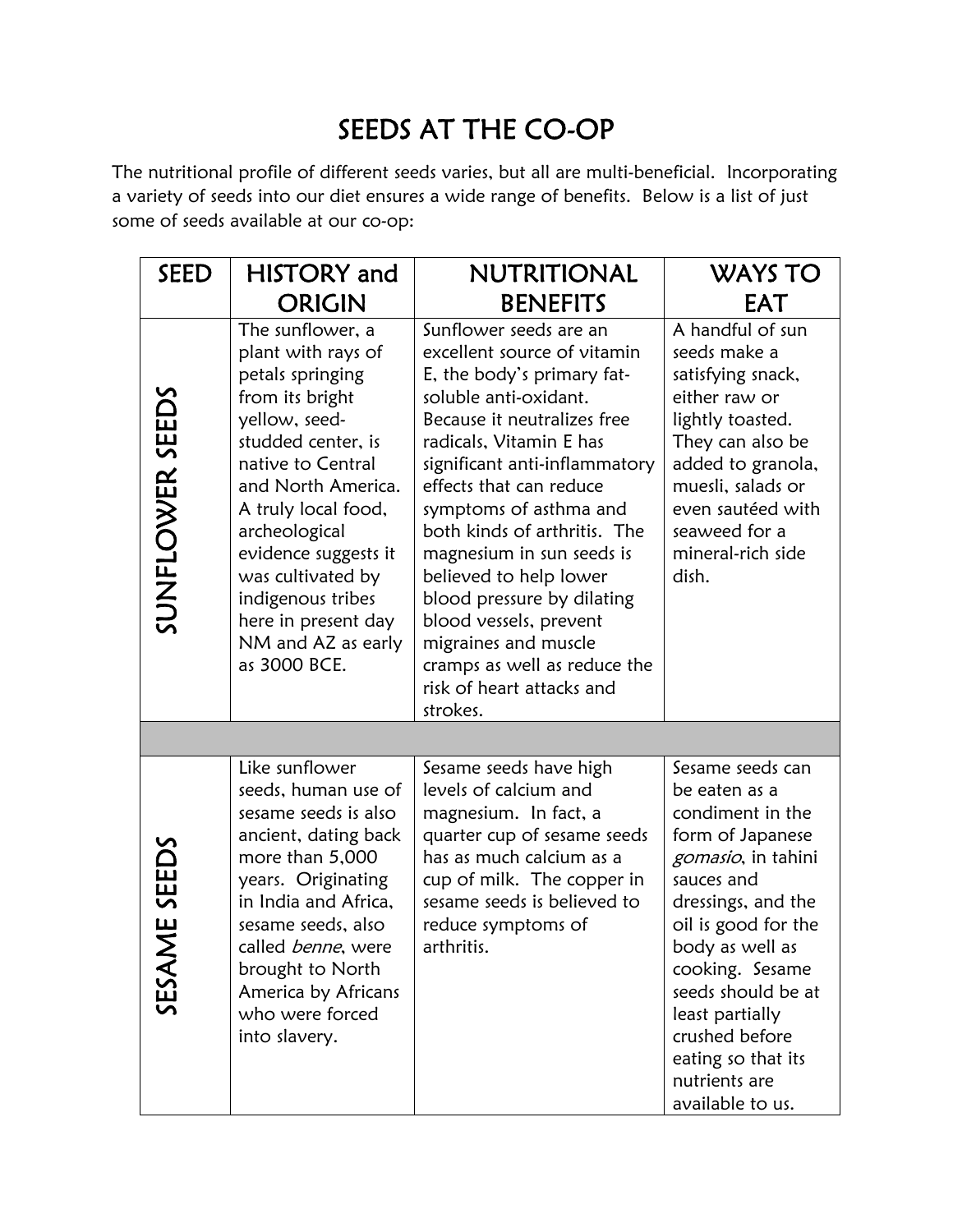| FLAX SEEDS<br>(LINSEEDS) | The flax plant is one<br>of the oldest crops,<br>known to have<br>been used by the<br>ancient Egyptians to<br>produce linen. It<br>was brought to the<br>U.S. by colonists for<br>its fiber and oil.<br>While the health<br>benefits of flaxseeds<br>were praised by the<br>ancient Greeks and<br>Romans, the flax<br>plant remained<br>primarily an<br>industrial crop until<br>the 1990s, when<br>nutritionists<br>discovered that flax<br>is an excellent<br>source of omega-3<br>and omega-6 fatty<br>acids. | Almost all (95%) of the<br>carbs in flaxseeds consist of<br>fiber, both soluble and<br>insoluble. Flaxseeds are a<br>natural laxative and<br>promote regularity.<br>Flaxseeds contain protein<br>and 8 essential amino acids.<br>They may also help prevent<br>heart disease and support<br>immune function. Flaxseeds<br>are one of the richest<br>dietary sources of the<br>omega-3 fatty acid ALA. In<br>fact, they are only exceeded<br>by chia seeds. | Flax is another<br>seed that should be<br>crushed before<br>eating. Some<br>people add flax to<br>their smoothies,<br>and vegans make a<br>substitute "egg" by<br>blending 3 T water<br>with 1 T flax seeds. |  |  |
|--------------------------|------------------------------------------------------------------------------------------------------------------------------------------------------------------------------------------------------------------------------------------------------------------------------------------------------------------------------------------------------------------------------------------------------------------------------------------------------------------------------------------------------------------|------------------------------------------------------------------------------------------------------------------------------------------------------------------------------------------------------------------------------------------------------------------------------------------------------------------------------------------------------------------------------------------------------------------------------------------------------------|--------------------------------------------------------------------------------------------------------------------------------------------------------------------------------------------------------------|--|--|
|                          |                                                                                                                                                                                                                                                                                                                                                                                                                                                                                                                  |                                                                                                                                                                                                                                                                                                                                                                                                                                                            |                                                                                                                                                                                                              |  |  |
| SEEDS<br>PUMPKIN         | Pumpkins are<br>another local food,<br>native to North<br>America. Seeds<br>from related plants<br>have been found in<br>Mexico dating back<br>to 7,000 BCE.<br>Native Americans<br>used pumpkins as a<br>staple in their diets<br>well before<br>European contact.                                                                                                                                                                                                                                              | Pumpkin seeds, also known<br>locally as "pepitas," are high<br>in complete protein,<br>thought to improve prostate<br>and bladder health, and<br>because they are a rich<br>source of zinc, they may<br>improve sperm quality and<br>contribute to healthy<br>testosterone levels.                                                                                                                                                                         | Like sunflower<br>seeds, pumpkin<br>seeds make a filling<br>snack, raw or<br>toasted.                                                                                                                        |  |  |
|                          |                                                                                                                                                                                                                                                                                                                                                                                                                                                                                                                  |                                                                                                                                                                                                                                                                                                                                                                                                                                                            |                                                                                                                                                                                                              |  |  |